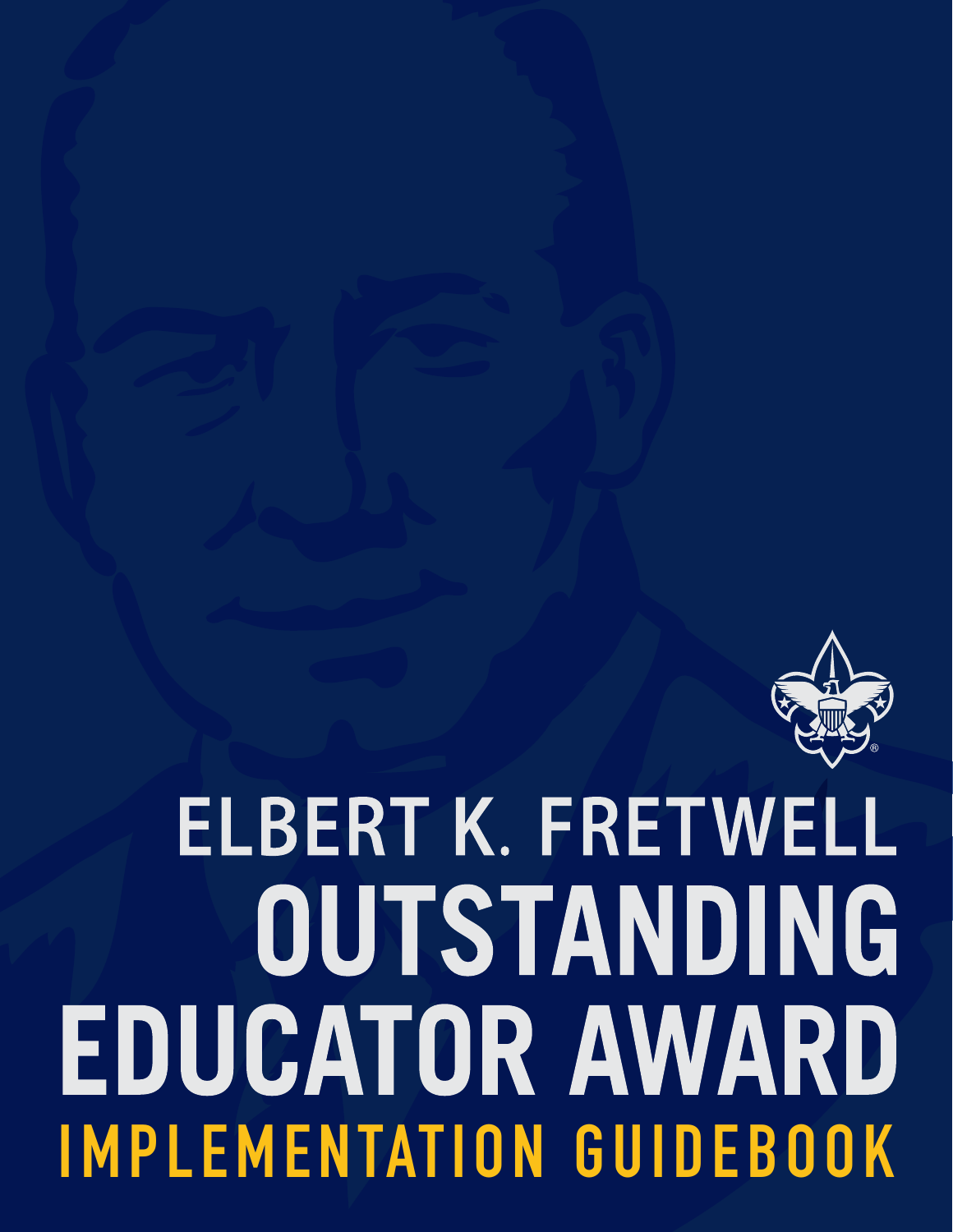

The Elbert K. Fretwell Outstanding<br>Educator Award has been develope<br>by the Educational Relationships<br>Subcommittee (EBSC) of the National Co Educator Award has been developed by the Educational Relationships Subcommittee (ERSC) of the National Council of the Boy Scouts of America. Dr. Fretwell<sup>1</sup> was a professor of education at Columbia University, an early thinker in the Scouting movement, and the second Chief Scout Executive of the BSA (succeeding James E. West). The Fretwell Award is presented by local Scouters to teachers, educational support staff, and school administrators who stand out from their professional peers in instilling Scouting values in their students. Dr. Fretwell championed Scouting programs as extracurricular learning opportunities that promoted positive values and community service. Scouting benefits from easy access to schools for recruiting and from opportunities to serve schools. This program is designed to be implemented by the Scouting district<sup>2</sup> committee, through the membership chair and district membership committee. It may be adapted for use at the council, area, regional, and national levels as well.

As you review this guide, keep in mind that the Fretwell Award is an initiative to bring more youth into Scouting. Presenting the award is an act of service to schools and creates direct engagement with the school administration. The goodwill that results will open doors for Scouting to interact with students directly and to recruit them into our program.

Each local council and district has the freedom to tailor the Fretwell Award process to their local school situation. In that spirit, this guidebook provides guidelines, implementation options, presentation approaches, and suggestions.

You will need to understand some of the philosophy behind this award so you can make the best decisions on how to implement it. You should also be aware that while this program is intended to reach all levels of education from elementary up to the college level, this document is written from the perspective of working with elementary education organizations.

<sup>&</sup>lt;sup>1</sup> For more information about the life of Dr. Fretwell, see the biographical sketch provided in the appendix.

<sup>2</sup> In different locations, the administrative unit for a group of schools goes by different names. Even though the term "school district" is fairly common, to avoid confusion in this document, the term "school system" is used to refer to a group of centrally administrated schools and the term "district" refers exclusively to a Scouting district. In the rest of this document, a "school system" could be made up of public, private, charter, or religious schools.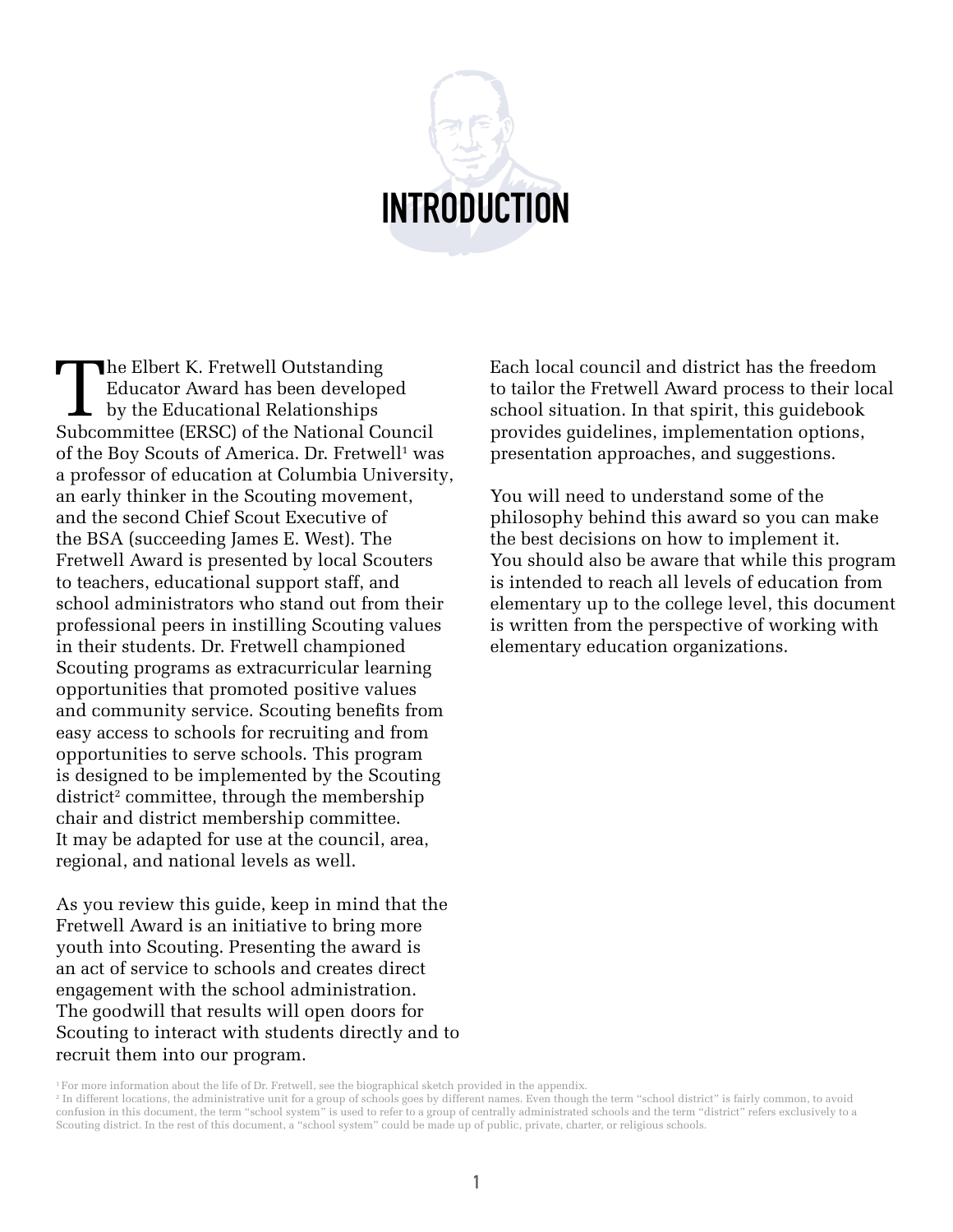## **WHO SHOULD RECEIVE THE FRETWELL OUTSTANDING EDUCATOR AWARD?**

There are a number of organizations that recognize excellent classroom teachers. "The mission of the Boy Scouts of America is to prepare young people to make ethical and moral choices over their lifetimes by instilling in them the values of the Scout Oath and Law."3 For that reason, the Elbert K. Fretwell Outstanding Educator Award is presented to people who make their students better people by modeling and teaching Scouting values. Often that will go hand-in-hand with academic excellence, but the selection process should emphasize those that are proactive in teaching values.

The Fretwell Award is not exclusively for classroom teachers. Any school employee who is equipping students to make moral and ethical choices is eligible for this award. This could be a teacher, administrator, custodian, cafeteria worker, attendance clerk, resource officer, teacher's aide, or any number of others.

For clarification, this award recognizes what a person does for students in their professional role within education and not for what the person does directly for Scouting. While a Scouting volunteer who works in education is eligible for the Fretwell Award, there are many awards to recognize the service of volunteers to Scouting.

## **HOW MANY AWARDS TO PRESENT**

Unlike some other Scouting awards, there is no fixed quota of Fretwell Awards for a district to present because the educational organizations you interact with will vary widely in size, type, and organizational structure. Philosophically, these awards should be common enough that most local educators are aware of the award and aspire to receive it. It also needs to be rare enough to be prestigious. As a rule of thumb, plan to present one award per year on each

school campus, even if it is a small one. If a school campus has more than 500 students, you may consider presenting two awards per year when there are worthy candidates.

## **IDENTIFICATION OF CANDIDATES**

Ideally, Fretwell Awards will become an annual celebration to look forward to in all schools. This includes private, charter, and religious schools as well as public schools. Introducing the Fretwell Award will be easier in schools where Scouting is already established, with a unit that meets at the school or a number of students who are already Scouts. In those campuses, Scouts and their parents can serve as a resource for nominations. However, a purpose of this award program is to get access to schools where the flame of Scouting is not burning. In those schools, you will probably begin with the school administrator to seek out nominees.

Understandably, you may not have the resources to be able to launch in every school in your district during the first few years of implementing the award. You should expect to build up the resources to expand this gradually. Your best outreach opportunities will likely be in underserved parts of your community, so consider pursuing diversity (economic, ethnic, and religious) in prioritizing schools for the Fretwell Award.

Continuity is vital to building good relationships with schools and to open doors for membership growth. Once you start presenting Fretwell Awards on a school campus, don't skip them in subsequent years. It is vital to maintain momentum. Remember, you can pace yourself on the presentation of awards, because not all candidates need to recognized during the first year of this program. Present a Fretwell Award to the best candidate and then keep track of the runners-up as potential recipients in future years.

<sup>3</sup> Mission Statement of the Boy Scouts of America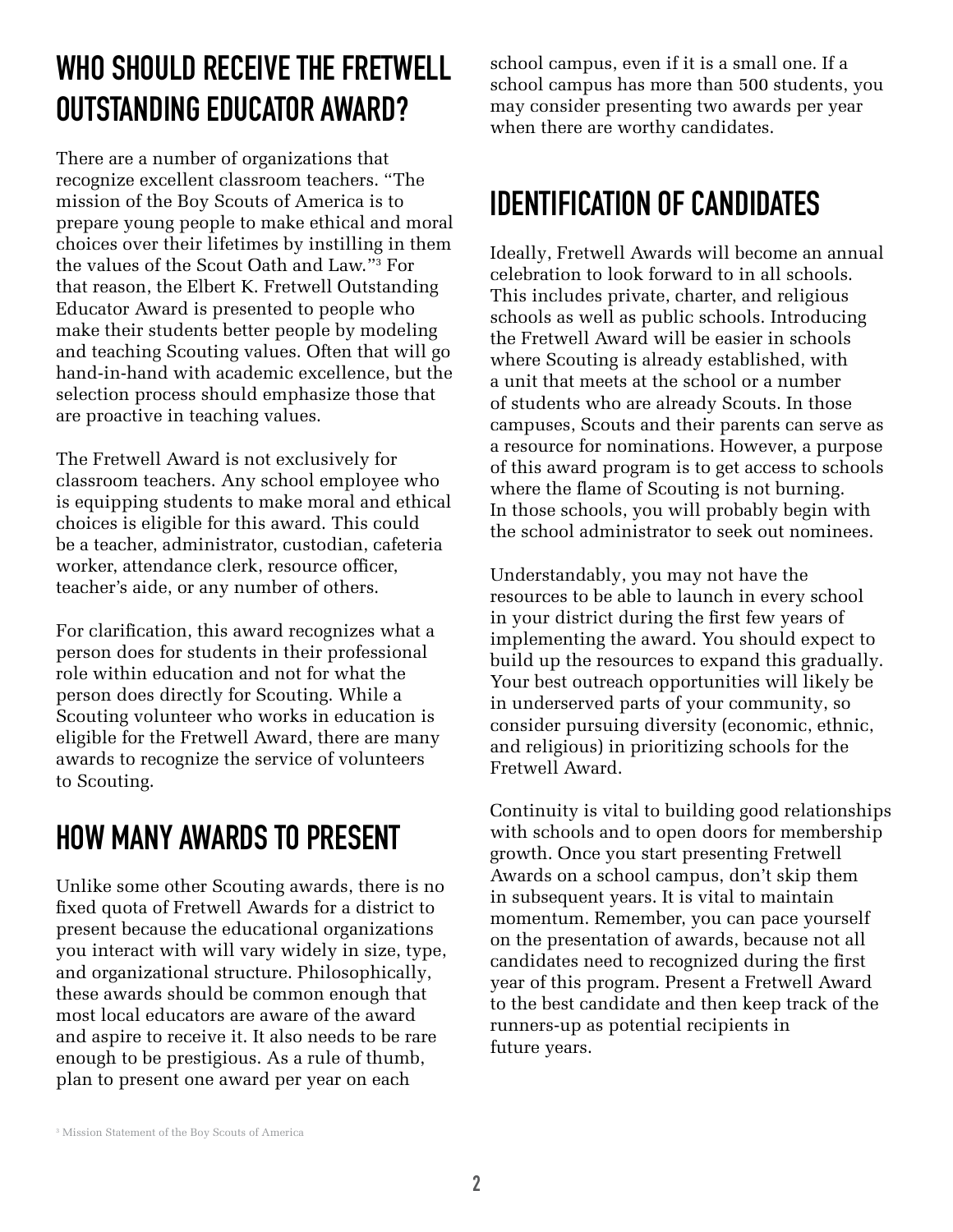## **NOMINATING CANDIDATES**

There are many potential sources for nominations for the Fretwell Outstanding Educator Award.

These include:

- **•** Students in the schools
- Student council of the school
- Parents
- Other educators in the school or school system
- Members of local civic groups, like Rotary, Lions, VFW, American Legion, etc.
- Members of local faith groups
- Customers at local businesses
- Current active Scouters

Depending on which strategy you choose, you may want to customize a nomination form for that audience. A sample nomination form is included in the appendix to this guidebook for you to use as a starting point.

It is important to keep the nomination process simple. Only ask for enough information on the form to get the review process started. You can always flesh out the details during your review and selection process.

Be careful to use ordinary language to describe the award. While we are all familiar with the meaning of the Scout Oath and Scout Law, it will need to be explained more directly for the community in general. Your nomination form is also an opportunity to polish the image of Scouting in your community and to make contact with families.

Remember that parents of elementary age children are often in their 30s and have a different relationship with technology than older generations. Encourage email submittals and consider providing a way to text the information as well. A photo of the nomination form may be good enough.

## **REVIEWING AND SELECTING CANDIDATES**

Nominees for the Fretwell Award should not be told they are being considered for the award to prevent them from being disappointed or embarrassed if they are not selected. The Fretwell Award is based on one's personal reputation, so discretion and due process are important. A bad selection could embarrass the recipient, the school, and local Scouting.

Form a search and selection committee of at least three people to get multiple viewpoints.

Some of your options are to:

- **•** Use your standing district committee as the search and selection committee
- **•** Create a temporary taskforce of Scouting volunteers for this specific purpose as you would for an Eagle Scout board of review
- **•** Recruit local civic leaders to serve as the search and selection committee
- **•** Create a panel of local educators to serve as the search and selection committee

The selection committee may include people who are not registered Scouters. A retired teacher or administrator, or a member of the school board could add valuable insight as you make selections. In fact, including some "outsiders" is another good way to form relationships to support Scouting membership.

Plan to interview at least three references who know the candidate in the candidate's professional capacity. A sample reference interview form has been provided in the appendix with questions you can use when you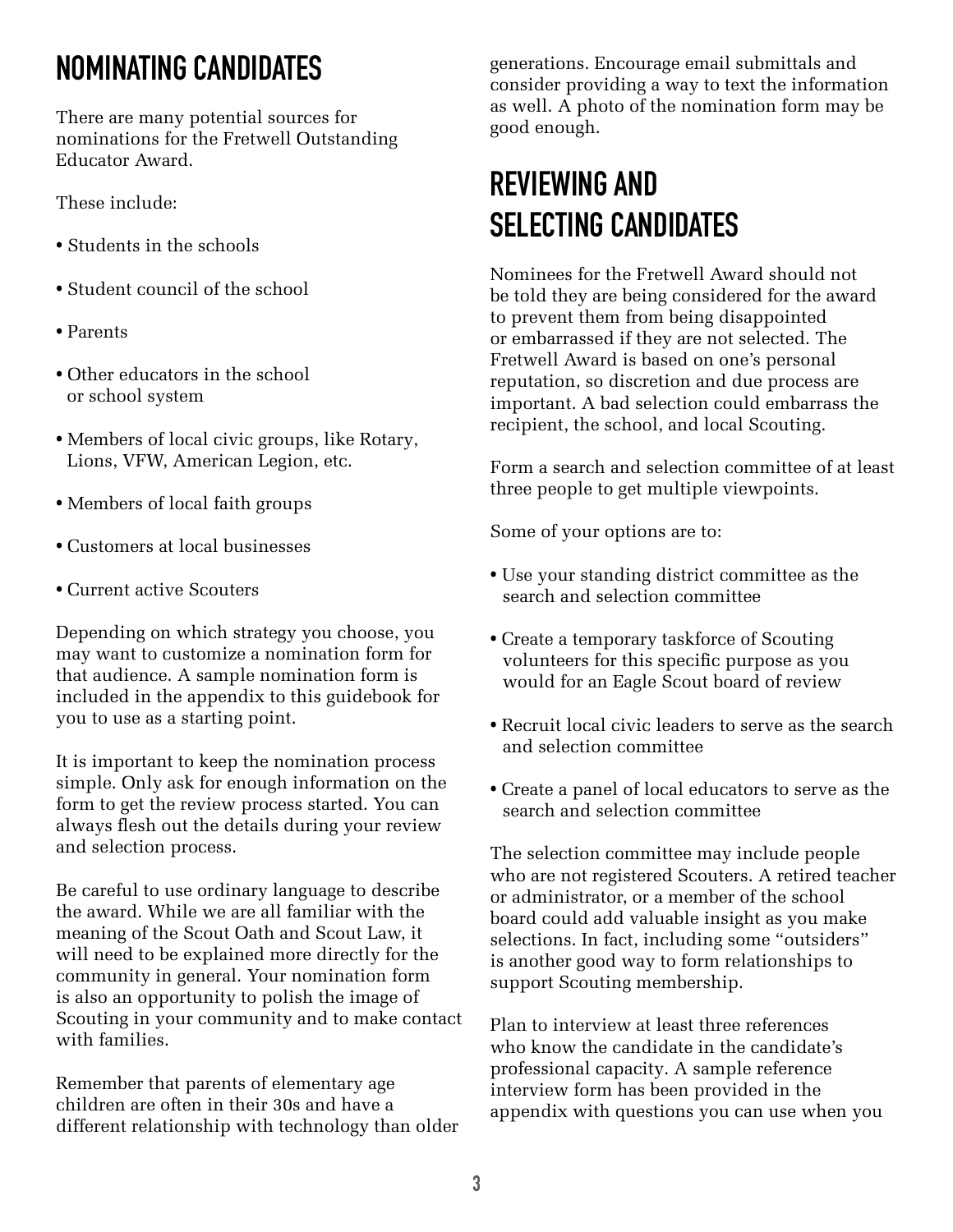are talking to references. It also serves as a place to collect notes from your research. Please do not ask the reference to prepare a reference letter or to fill out any forms. This often results in no information at all.

The first person to interview is the candidate's immediate supervisor. This is a relationship building opportunity as well as part of the award process. You need to get a copy of the candidate's professional resume from the supervisor. It is useful as source material for the letter of commendation and for the live presentation of the award.

Ideally, the second reference is a close colleague of the candidate. The third reference should be the person that nominated the candidate in the first place (or their parent if the nomination is from a student). Follow up with anyone else that the first set of references suggests you talk to. Once you have completed the interviews, you can score or rank the candidates to make a selection. Your evaluation needs to be based on the values of the Scout Oath and Law. The sample evaluation form provided in the appendix has a simple scoring system for comparing candidates.

There are no losers in this process. There is no minimum acceptable score on the evaluation form. That decision is left to the selection committee. After your selections are made for the year, archive your notes about the runnersup. Candidates you review in one year may be reconsidered in future years.

## **PREPARING LETTERS OF COMMENDATION AND CERTIFICATES**

In the education community, a high award like the Elbert K. Fretwell Outstanding Educator Award forms part of a body of work that is reviewed for promotions, grants of tenure, and salary increases. A letter of commendation is the appropriate way to add the Fretwell Award to the personnel file. There is a sample letter of commendation in the appendix for you to use

as an example, but a bit more explanation is appropriate here.

The letter should have a maximum length of two pages, though one page is preferred. Print the letter on council letterhead.

The letter of commendation needs to be addressed to a person of authority above the recipient. In most situations, this will be the principal of the school, but in other settings, it could be a superintendent, headmaster, department chair, dean, president, or other institution official. The recipient needs to be copied on the letter.

Each letter needs to begin with a description of what the award is and what kind of people it recognizes. The next paragraph or two needs to describe the noteworthy contributions and actions taken by the recipient. This description needs to be as personal and specific as possible. Describe actual events when you can. The closing paragraph needs to "present" the award to the recipient and thank the recipient for her/ his service. The opening and closing paragraphs in the sample letter may be used as is or may be edited for your local needs.

Letters of commendation should be signed by one or two high Scouting officials. These could be the council Scout executive, council president, council commissioner, or council membership chair. Others may be acceptable as well. What is important is that the Scouting title of the person signing the document conveys the importance of the award to the BSA.

A certificate is also provided online for your use. It is a fillable PDF document that will allow you to create a custom document with little effort for formatting. The titles of the BSA officials that will sign the certificate are left for you to enter. In choosing the signers, use the same principle as given above for letters of commendation.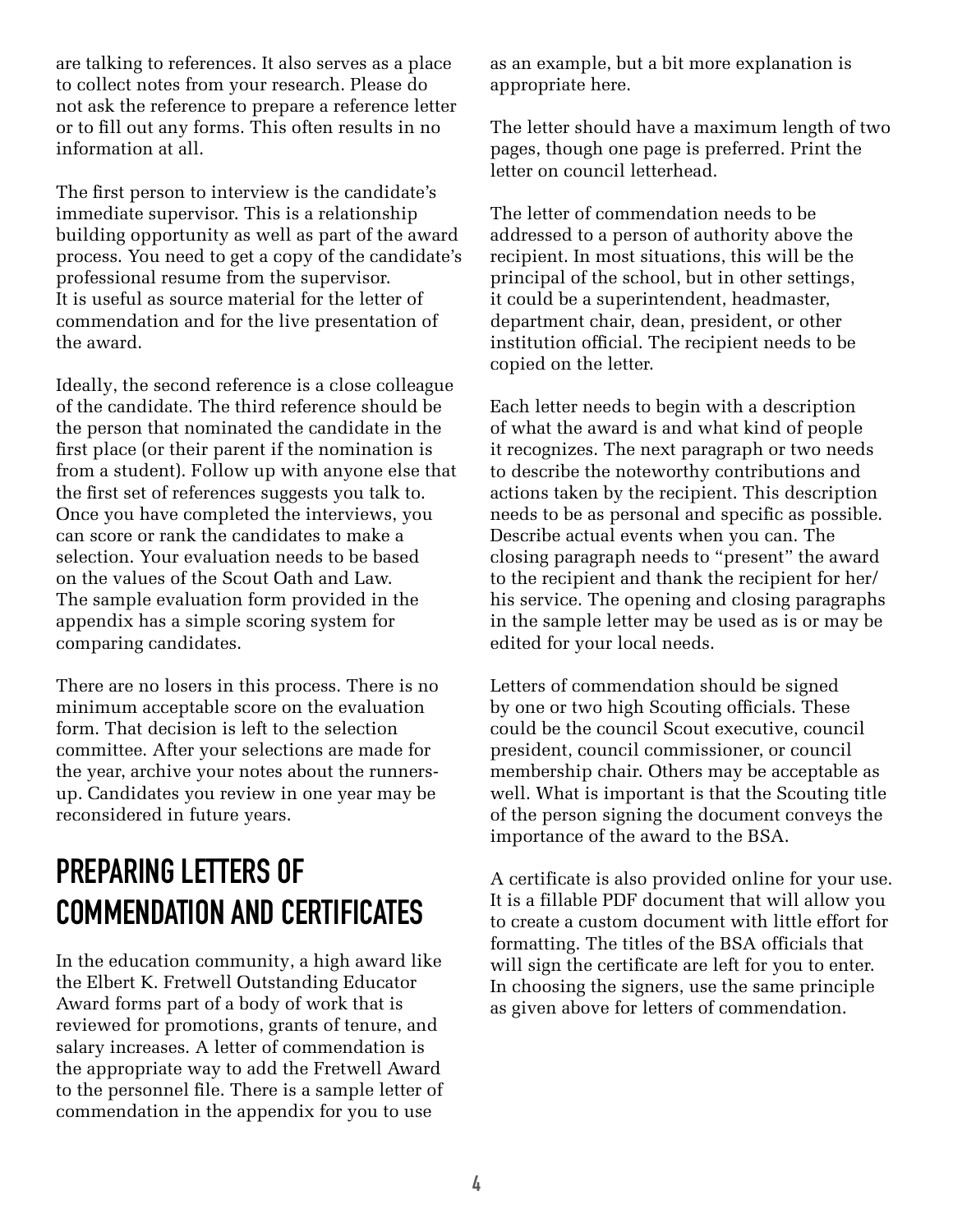## **PRESENTING AWARDS**

Educators who receive the Elbert K. Fretwell Outstanding Educator Award need to be recognized publicly. There are four items that could be presented for the award.

These are the

- **•** Fretwell Award medal
- **•** Fretwell Award certificate (suitable for framing)
- **•** Letter of commendation
- **•** Personal item with the Fretwell Award logo

The medal is available from BSA Supply. You will produce the certificate and letter of commendation locally using council letterhead paper or other suitable paper. The personal item that carries the award logo can be obtained from BSA Supply, which offers a limited selection, or it can be a customized item purchased from a BSA licensed vendor. The personal item is an indirect way to publicize the award, and should be something the recipient would use or display at work. Depending on the taste of the recipient, a mug, water bottle, lapel pin, polo shirt, or plaque could be appropriate.

The Fretwell Award needs to be presented as publicly as possible to maximize the relationship benefits. A sample script for such a presentation is included in the appendix. Most opportunities will fall at the end of the school year.

Here are some ideas to consider:

- **•** PTA/PTO meeting
- **•** Professional development day assembly
- **•** School board meeting
- **•** End-of-year student awards ceremonies

Deliver a copy of the letter of commendation to the principal/chief administrator of the recipient's school for inclusion in the personnel file.

In addition to a public recognition in the education community, you may consider inviting the recipients as free guests to your annual District Awards Dinner for further recognition.

## **REPORTING**

Each year, every council is asked to report the names of Fretwell Award recipients from their council. The councils will use the existing reporting system that is used for reporting Silver Beaver and lifesaving awards. As always, feedback is a gift, and your suggestions for improving this award program may be submitted to the Educational Relationships Subcommittee at *education.relationships@scouting.org*.

## **COUNCIL LEVEL AWARDS**

While the preceding sections of this guide explain how to implement the Elbert K. Fretwell Outstanding Educator Award at the local district level, the local council may also present the Fretwell Award at the council level. The same principles can be applied. Council level awards serve various needs. In one approach, the council can recognize educators whose accomplishments have had an impact on a wider level, such as a school superintendent, head of a professional association, or a regional/state education official. Another approach is to use council awards to recognize the "best of the best" of the district recipients of the award. In this second version, district level recipients would form the pool of candidates for the council level awards. The council membership committee would determine the appropriate number of council level awards to present by considering the size of the council and number of districts participating.

Council level awards should be promoted through local news outlets and should be recognized with additional ceremonies, certificates, and citations. The recipients can be invited as guests to the Council Awards Dinner.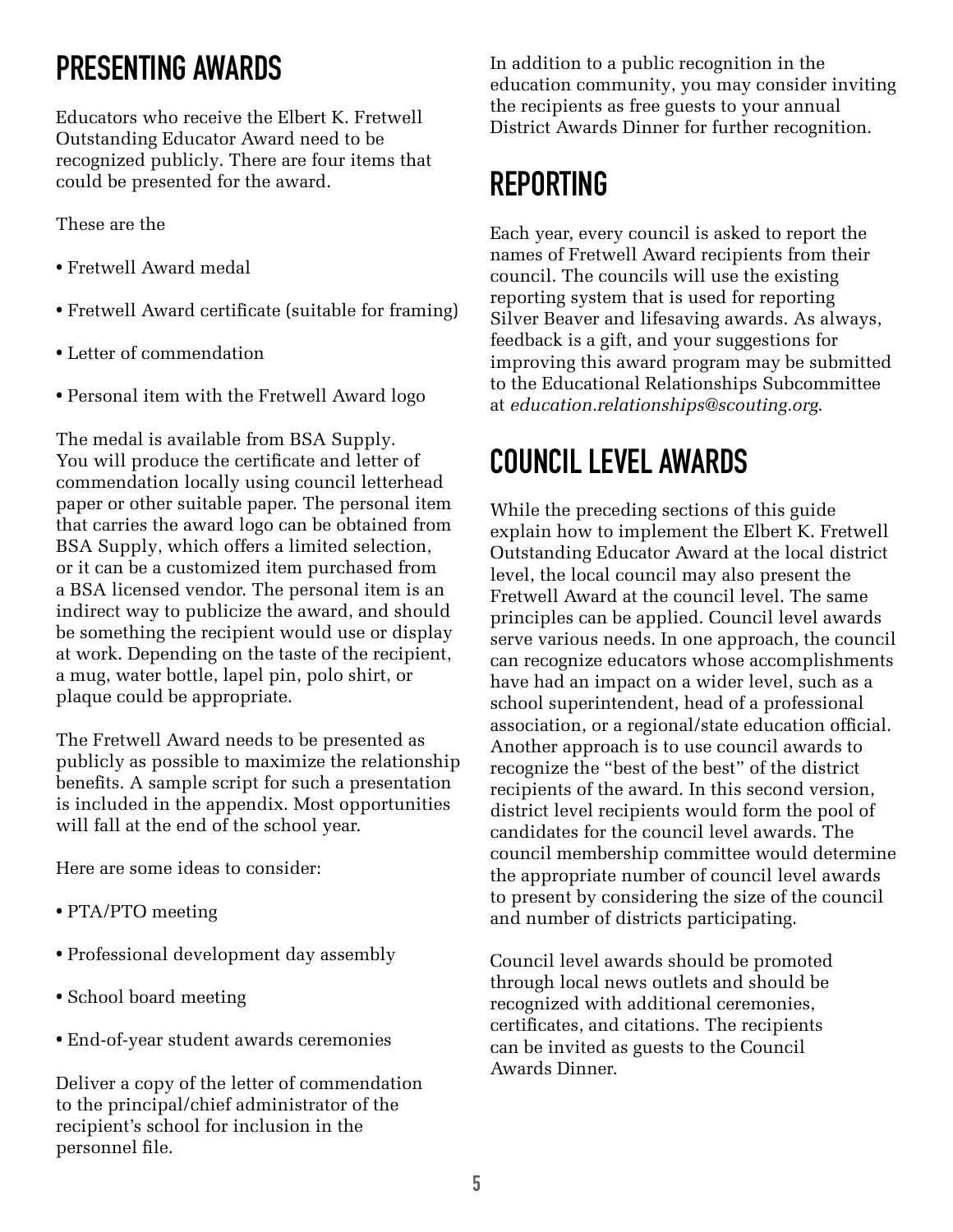## **AREA, REGIONAL, AND NATIONAL AWARDS**

The Elbert K. Fretwell Outstanding Educator Award can also be presented at an area, region, or national level. At these levels, the Fretwell Award may be presented to worthy organizations as well as to worthy individuals. Awards at these levels must be approved by the National Council. Nomination forms and supporting documents can be submitted to *education.relationships@scouting.org*.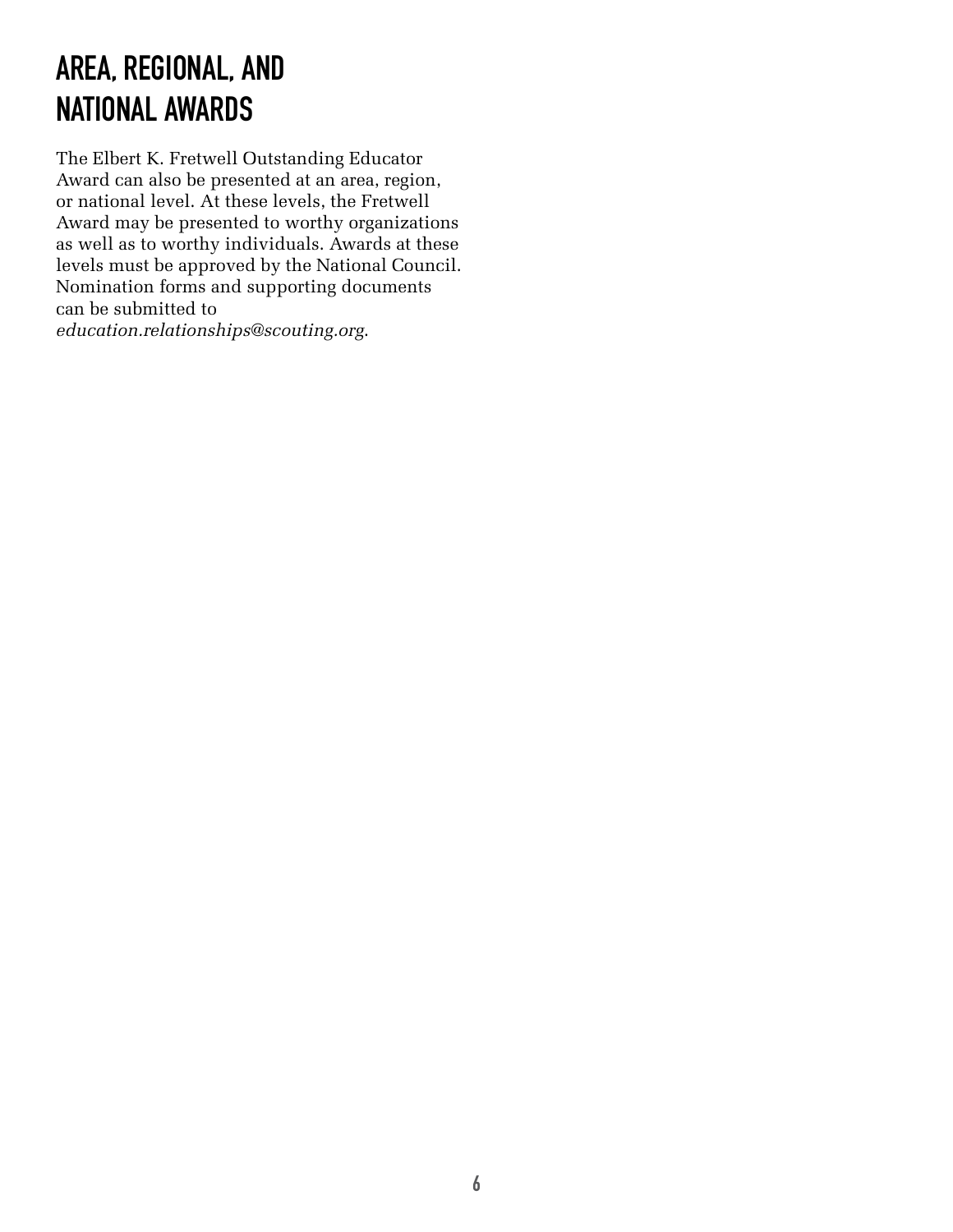## **APPENDIX SUPPORTING DOCUMENTS**

**[NOMINATION FORM](#page-8-0)  [REFERENCE INTERVIEW FORM](#page-9-0)  [EVALUATION FORM](#page-11-0)  [SAMPLE LETTER OF COMMENDATION](#page-12-0)  [SAMPLE PRESENTATION SCRIPT](#page-13-0)   [CERTIFICATE](#page-14-0)  [BIOGRAPHY OF ELBERT K. FRETWELL, PH.D.](#page-15-0)**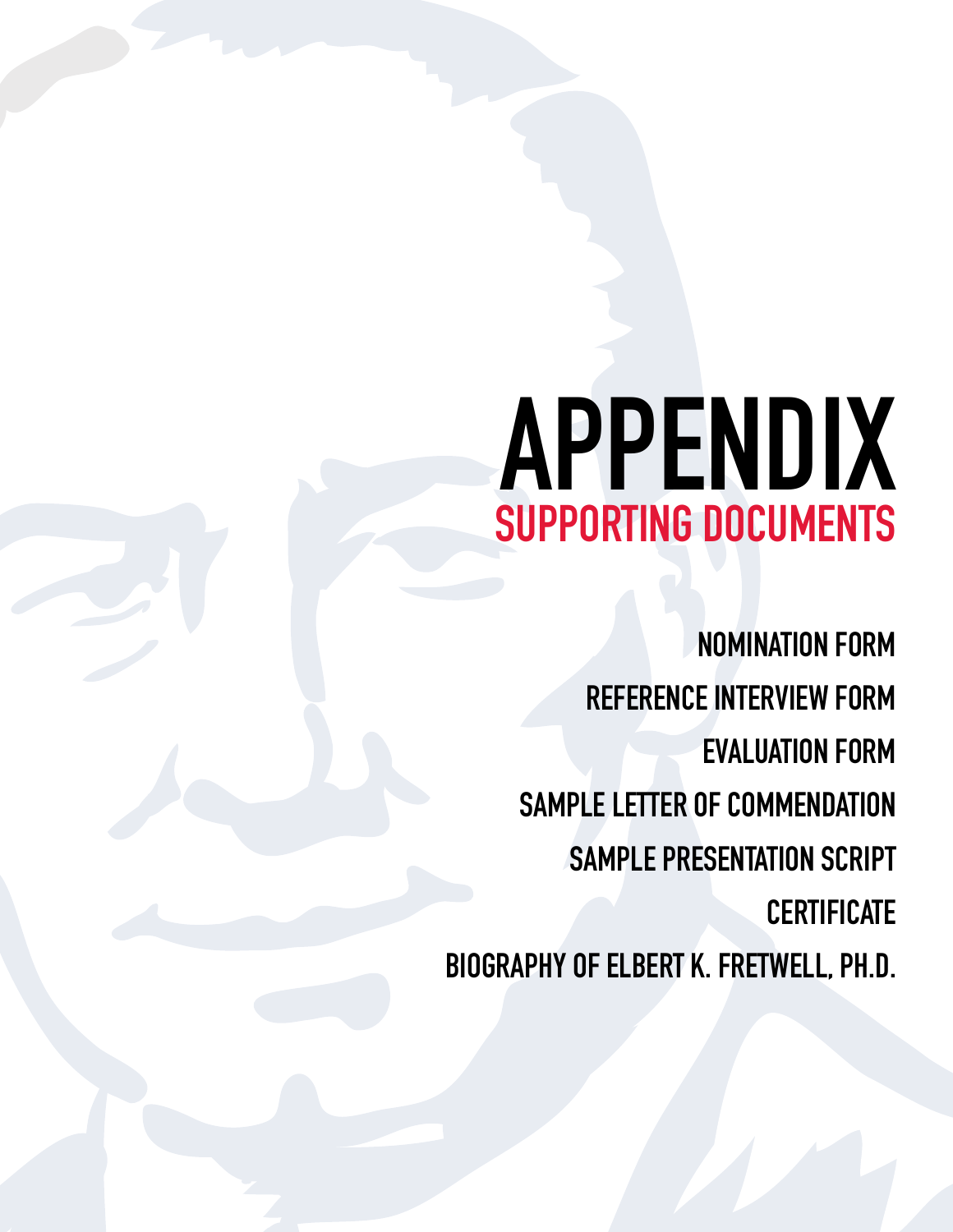## **OFFICIAL NOMINATION FORM**

<span id="page-8-0"></span>"The mission of the Boy Scouts of America is to prepare young people to make ethical and moral choices over their lifetimes..." Educators are essential to this mission. A teacher, staff member, or administrator from your school may be honored for being a great example to students and teaching students to make good choices.

Nominate a deserving educator by filling out this form and returning it by February ##, 20XX to: emailaddress.provider.net, texting a picture of the form to ###-##-####, or mailing to Membership Chair name, street address, city, state, zip.

#### **YOUR CONTACT INFORMATION:**

|                          |              | I am a (circle one) O Student O Parent O Colleague Administrator |  |  |  |  |
|--------------------------|--------------|------------------------------------------------------------------|--|--|--|--|
| <b>NAME</b>              | <b>PHONE</b> | <b>EMAIL ADDRESS</b>                                             |  |  |  |  |
| <b>ABOUT THE NOMINEE</b> |              |                                                                  |  |  |  |  |
| <b>NAME</b>              |              | <b>POSITION</b>                                                  |  |  |  |  |

**SCHOOL LOCATION WHERE THE NOMINEE WORKS**

Please tell us how this teacher, staff member, or administrator prepares students to make ethical and moral choices. Be as specific as you can.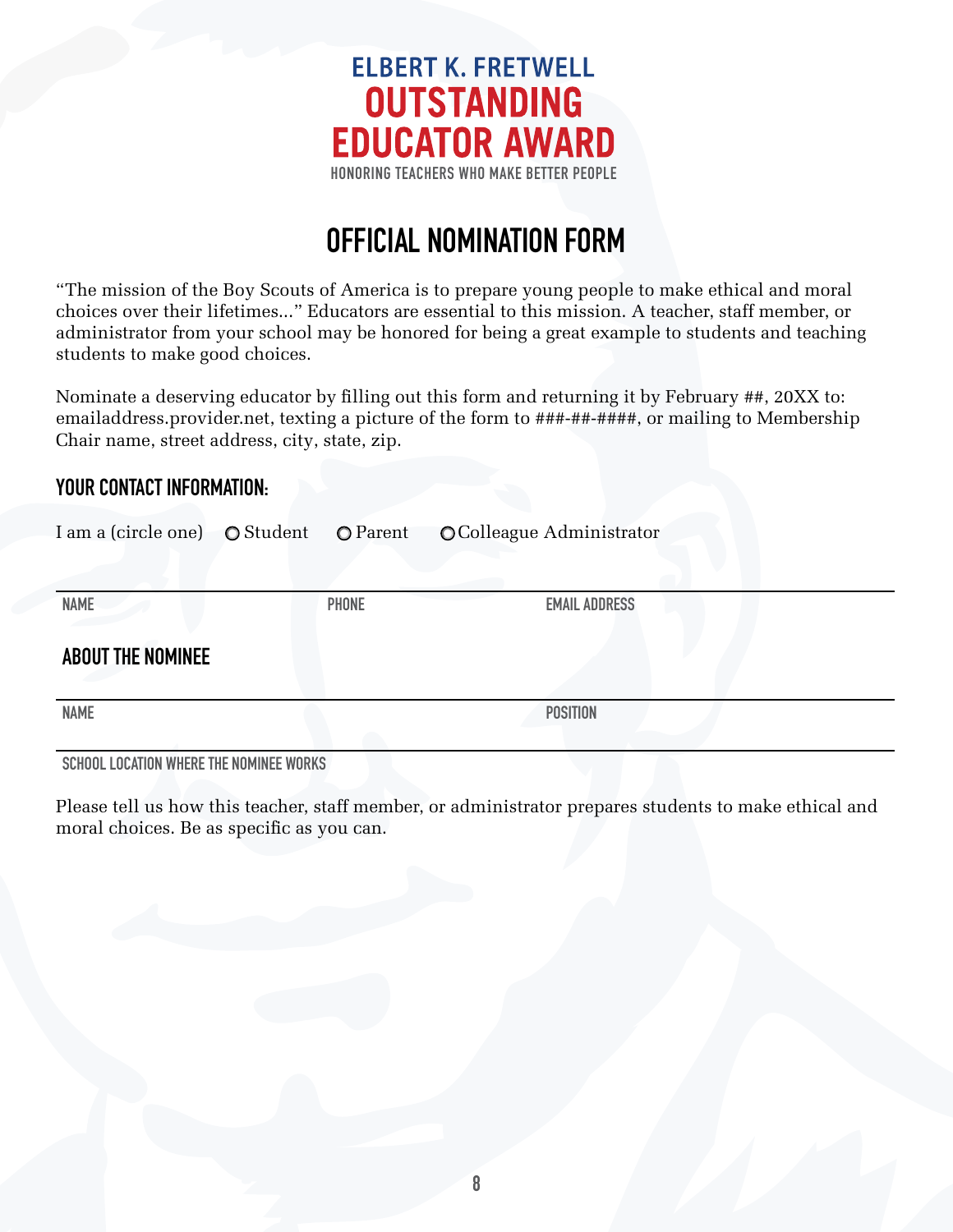## **REFERENCE INTERVIEW FORM**

#### <span id="page-9-0"></span>**INSTRUCTIONS FOR THE SELECTION COMMITTEE:**

This form should be completed by a member of the selection committee while interviewing the reference in person or by phone. This information will be used to prepare the letter of commendation as well as to support the selection process.

| <b>CANDIDATE NAME</b>         | <b>SCHOOL</b>               |
|-------------------------------|-----------------------------|
|                               |                             |
|                               |                             |
|                               |                             |
| <b>REFERENCE NAME</b>         | <b>CONTACT PHONE NUMBER</b> |
|                               |                             |
|                               |                             |
|                               |                             |
| RELATIONSHIP TO THE CANDIDATE |                             |

Share this statement with the reference:

"The Scout Oath and Law are a summary of values that I would like you to keep in mind during this interview about (candidate name). A Scout commits to serving his country, his community, and the people around him. A Scout commits to taking good care of his body, his mind, his morals, and his religious faith. He commits to being trustworthy, loyal, helpful, friendly, courteous, kind, obedient, cheerful, thrifty, brave, clean, and reverent. These ideals sometimes go by other names, but they clearly encompass empathy, compassion, and a number of other virtues."

How do you and the candidate know one another? *(Ask follow-up questions to verify experience from candidate's resume.)*

What positive characteristics of the candidate stand out to you?

How has the candidate impacted the lives of students? *(Encourage stories that can be used in the commendation letter.)*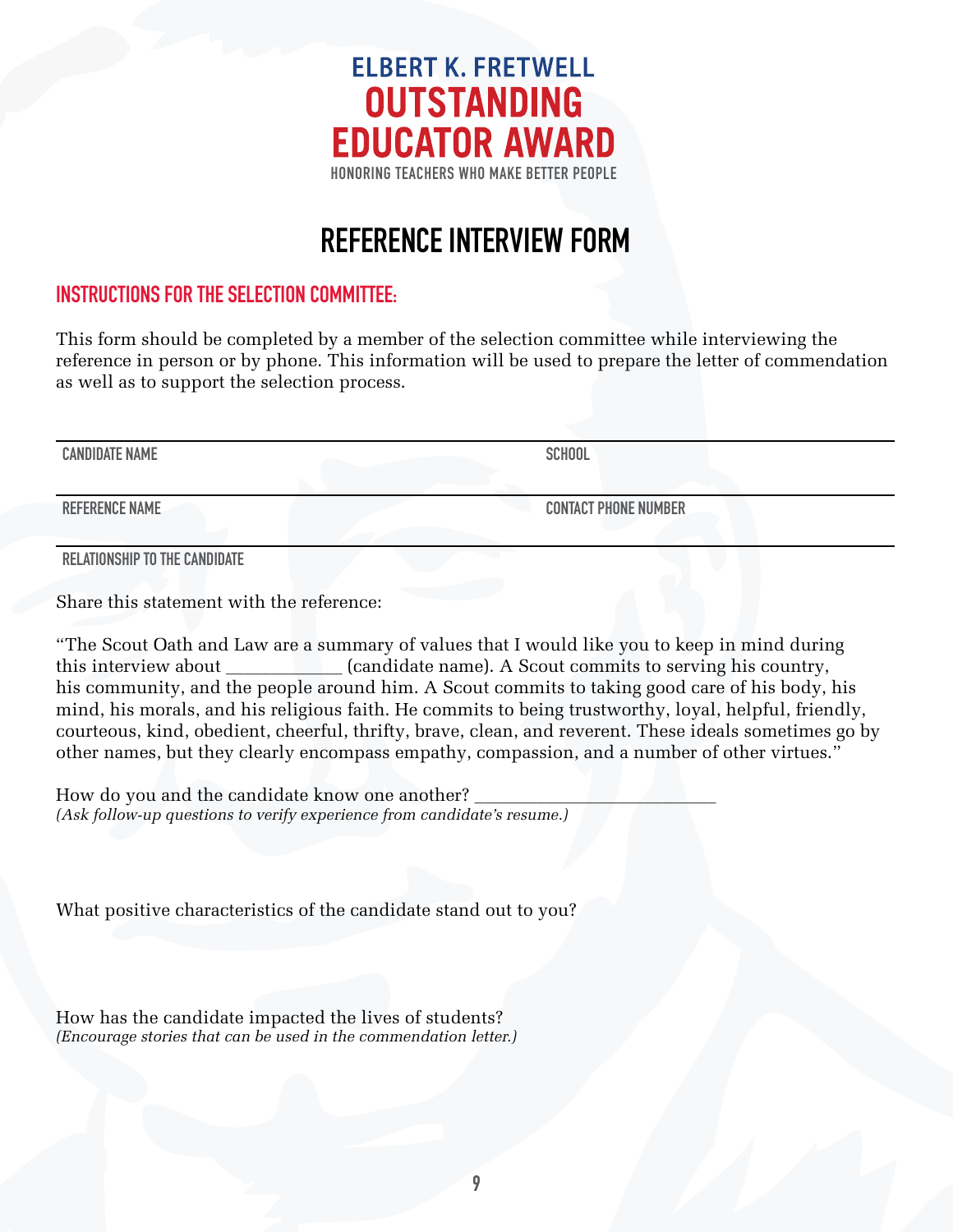## **REFERENCE INTERVIEW FORM | PAGE 2**

How has the candidate improved the culture of the school?

How is the candidate a model of ethical and moral values? *(What is the story?)*

How has the candidate impacted the lives of the staff of the school?

How has the candidate served others in school activities outside the primary duties of her/his job?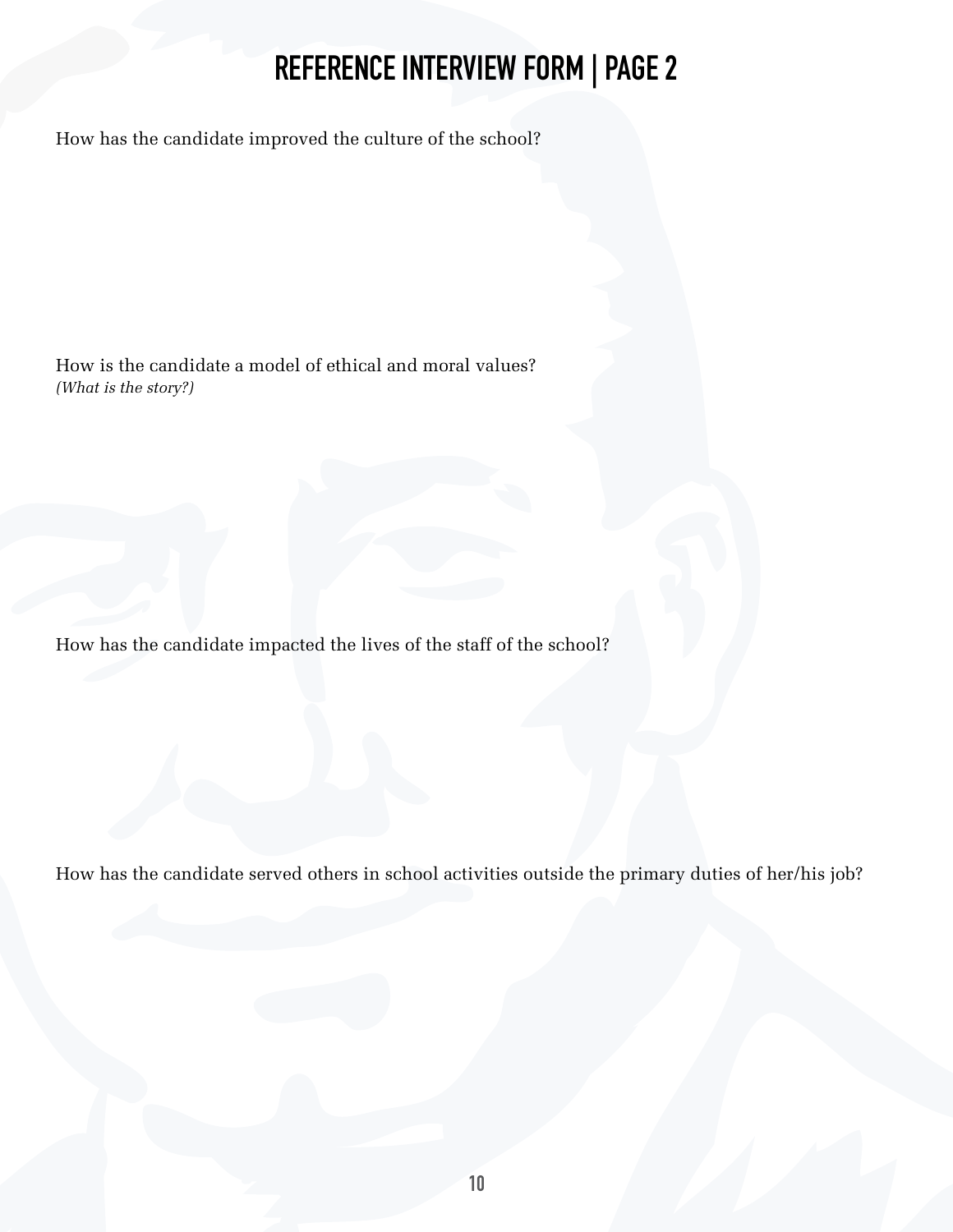## **EVALUATION FORM**

#### <span id="page-11-0"></span>**CANDIDATE NAME SCHOOL**

#### **INSTRUCTIONS FOR THE SELECTION COMMITTEE:**

Please indicate whether you agree with each of the following statements as they pertain to the nominee for the Fretwell Award. Please be candid. These evaluations will be anonymous. Thanks in advance for your assistance with this important award.

All of the evaluations you will be asked to make require you to understand the values of Scouting. To help with those evaluations, what follows are the Scout Oath and Scout Law, widely understood to be the best 56 words to describe Scouting's values.

#### **THE SCOUT OATH**

On my honor I will do my best to do my duty to God and my country and to obey the Scout Law; to help other people at all times; to keep myself physically strong, mentally awake, and morally straight.

#### **THE SCOUT LAW**

A Scout is trustworthy, loyal, helpful, friendly, courteous, kind, obedient, cheerful, thrifty, brave, clean, and reverent.

The candidate…

| Lives by Scouting's values in his or her personal life and excels at doing so. |         |       |                       |                 |  |  |
|--------------------------------------------------------------------------------|---------|-------|-----------------------|-----------------|--|--|
| <b>Disagree</b>                                                                | Neutral | Agree | <b>Strongly Agree</b> | Peerless        |  |  |
| Demonstrates success in instilling Scouting's values in students.              |         |       |                       |                 |  |  |
| <b>Disagree</b>                                                                | Neutral | Agree | <b>Strongly Agree</b> | <b>Peerless</b> |  |  |
| Maintains an educational environment that clearly reflects Scouting's values.  |         |       |                       |                 |  |  |
| <b>Disagree</b>                                                                | Neutral | Agree | <b>Strongly Agree</b> | Peerless        |  |  |
| Promotes Scouting's values across school-related activities.                   |         |       |                       |                 |  |  |
| <b>Disagree</b>                                                                | Neutral | Agree | <b>Strongly Agree</b> | Peerless        |  |  |

**TOTAL SCORE**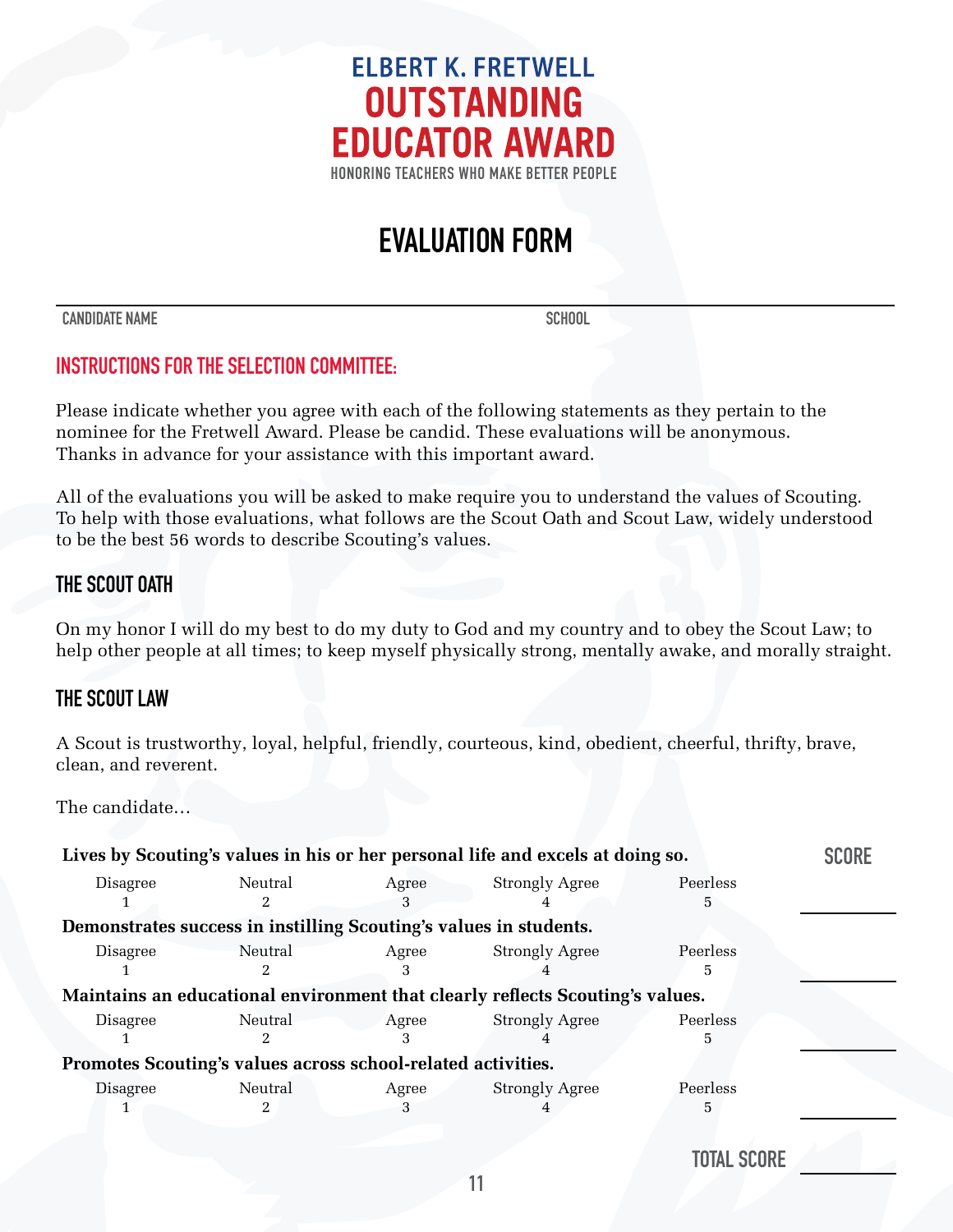

## **SAMPLE LETTER OF COMMENDATION**

<span id="page-12-0"></span>January 1, 2016 Dr. Senior Administrator Any School or District USA Address Anycity, ST, Zip

CC: Ms. Good Teacher Re: Ms. Good Teacher Awarded Elbert K. Fretwell Outstanding Educator Award

Dear Dr. Administrator:

The Elbert K. Fretwell Outstanding Educator Award was established by the Boy Scouts of America in 2016 to recognize the valuable contributions that educators make in the lives of young people. The Boy Scouts of America's mission is to prepare young people to make ethical and moral choices over their lifetimes, and we recognize that teachers, staff, administrators, and others involved in educating young people are valuable partners in that mission. This award exists to recognize individuals who go above and beyond the call of duty to instill what we refer to as "Scouting Values," but we recognize that they are great "Teaching Values" as well.

Ms. Good Teacher has been selected as a winner of this award due not only to her diligence in her classroom duties, but also her commitment to the school and community. For the last five years, she has served as a volunteer youth basketball coach with the YMCA. Ms. Teacher led her fifth grade class from Anyschool Elementary in volunteering at the Special Olympics last May where her class learned about people with special needs in their community. She has actively volunteered as a Girl Scout leader for GSUSA Troop 9999. She has actively served her church community for the last three years as a Sunday school teacher at AnyChurch USA. Additionally, she is known to be actively involved in the PTA where she serves many extra hours helping the parents of first generation American children navigate and understand the American educational system.

Ms. Teacher was nominated for this award by parents of the young people in her class, and affirmed by her colleagues and supervisors as worthy of this recognition. The Boy Scouts of America is pleased to honor Ms. Teacher as a Fretwell Outstanding Educator, and to thank her for the service that she has given and will continue to give to influence young people to make moral and ethical choices.

Sincerely,

John Q. Scoutexec CEO/Scout Executive

Any BSA Council Street Address City State Zip www.anybsacouncil.org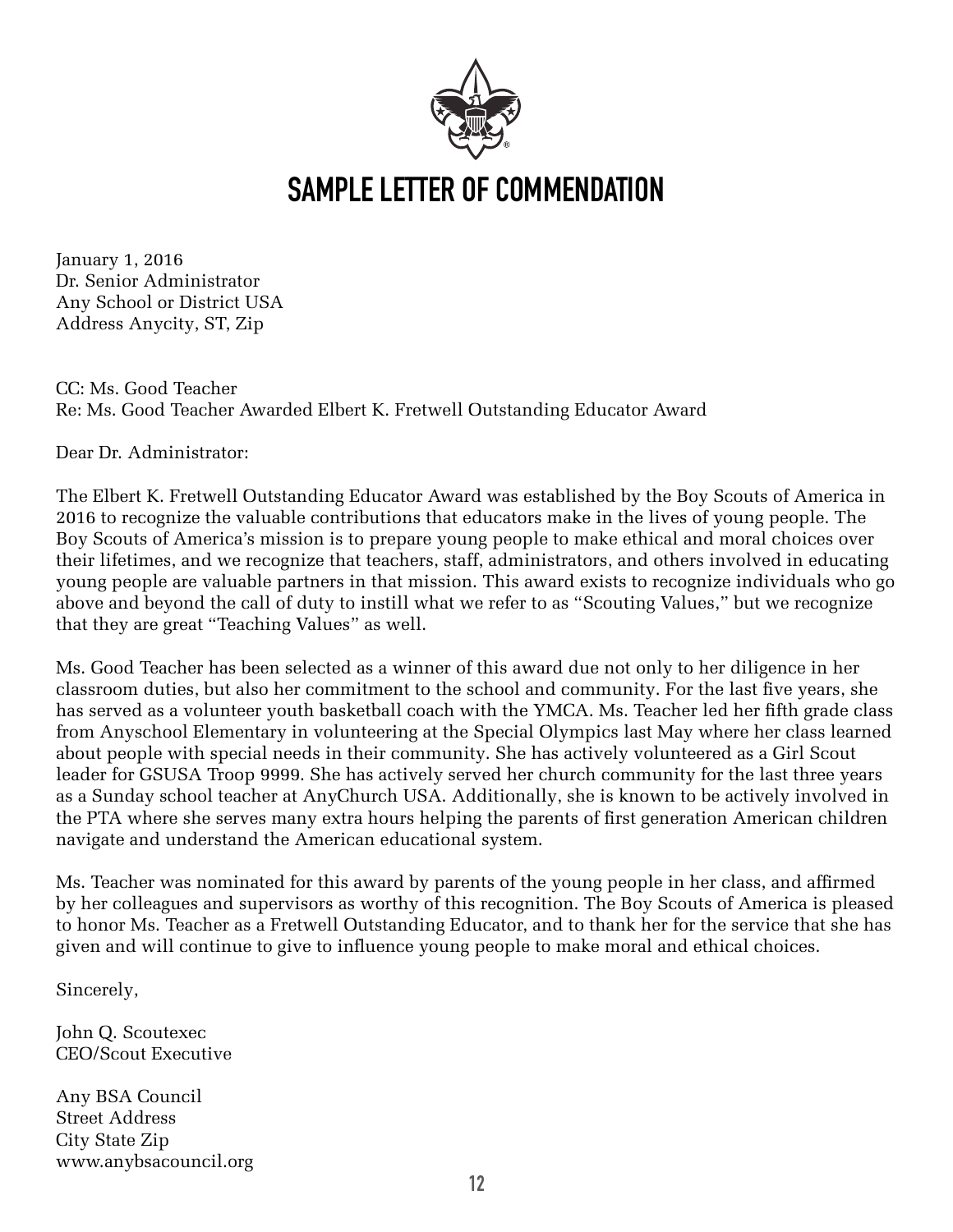## **SAMPLE PRESENTATION SCRIPT**

#### <span id="page-13-0"></span>**INSTRUCTIONS FOR PRESENTERS:**

Wear your formal Scout uniform, including appropriate neckerchief and medals for honors you have earned. Consider taking a second Scouter (in uniform) with you to assist you in handling the presentation items. Modify this script if you must limit your amount of time, but make it as meaningful and personal as possible.

Thank you ladies and gentlemen, for allowing the Boy Scouts of America to present an award at this event. My name is **and I am here to represent the Council of** the Boy Scouts of America. "The mission of the Boy Scouts of America is to prepare young people to make ethical and moral choices over their lifetimes by instilling in them the values of the Scout Oath and Law." The BSA created the Elbert K. Fretwell Outstanding Educator Award to honor professionals in education who exemplify good character and inspire students to do likewise. Dr. Fretwell, the namesake of this award, was an early leader of the Scouting movement in the United States and a leading scholar in education, focusing on the value of extra-curricular opportunity to improve education outcomes.

Today, we are here to honor **the summand in the set of the set of the set of the set of the set of the set of the set of the set of the set of the set of the set of the set of the set of the set of the set of the set of th** her to join me at the front.

*At this point give a brief synopsis of the candidate's resume: What their position is, how many years in the profession, how long at that school, other notable accomplishments.*

*Next, tell an endearing story about the candidate that you heard during the interviews of references.*

*Next, read the personal part of the letter of commendation.*

It is my honor to present \_\_\_\_\_\_\_\_\_\_\_\_\_\_\_\_\_(recipient name) with the 20XX Elbert K. Fretwell Outstanding Educator Award.

*Drape medal on recipient. Pause for applause.*

*Face audience.* Thank you and **the contract of the contract of the contract of the contract of the contract of the contract of the contract of the contract of the contract of the contract of the contract of the contract o** us to be here today.

*Move off stage. Once off stage, present the recipient with the certificate, letter of commendation, and personal item.*

*After the ceremony, deliver a second copy of the letter of commendation to the supervisor of the recipient.*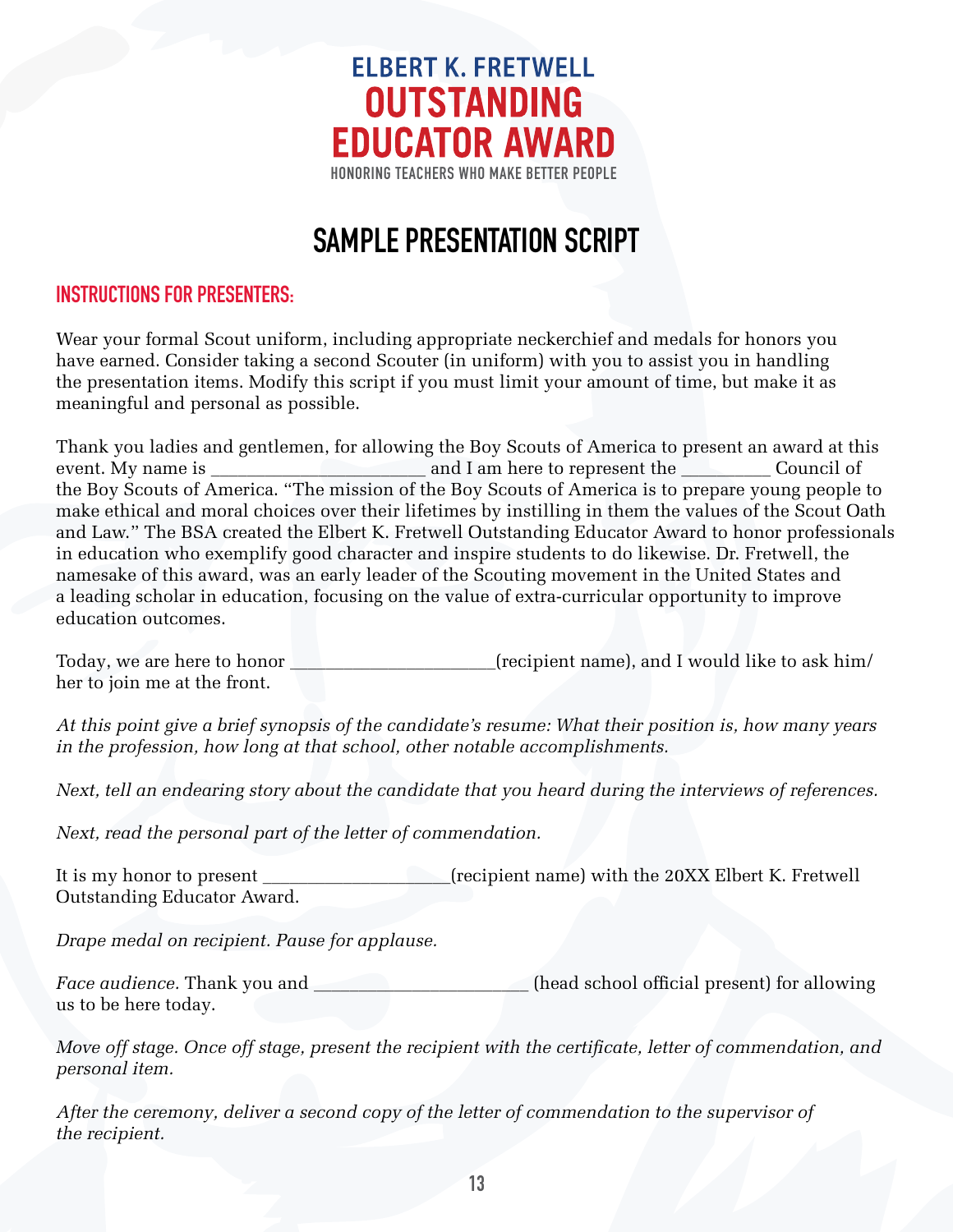<span id="page-14-0"></span>

## **THE BOY SCOUTS OF AMERICA**

**PRESENTS THIS AWARD TO**

## **FOR SERVICE TO YOUNG PEOPLE BY PREPARING THEM TO MAKE ETHICAL AND MORAL CHOICES OVER THEIR LIFETIMES**

**DATE**

**COUNCIL SCOUT EXECUTIVE**

**COUNCIL PRESIDENT**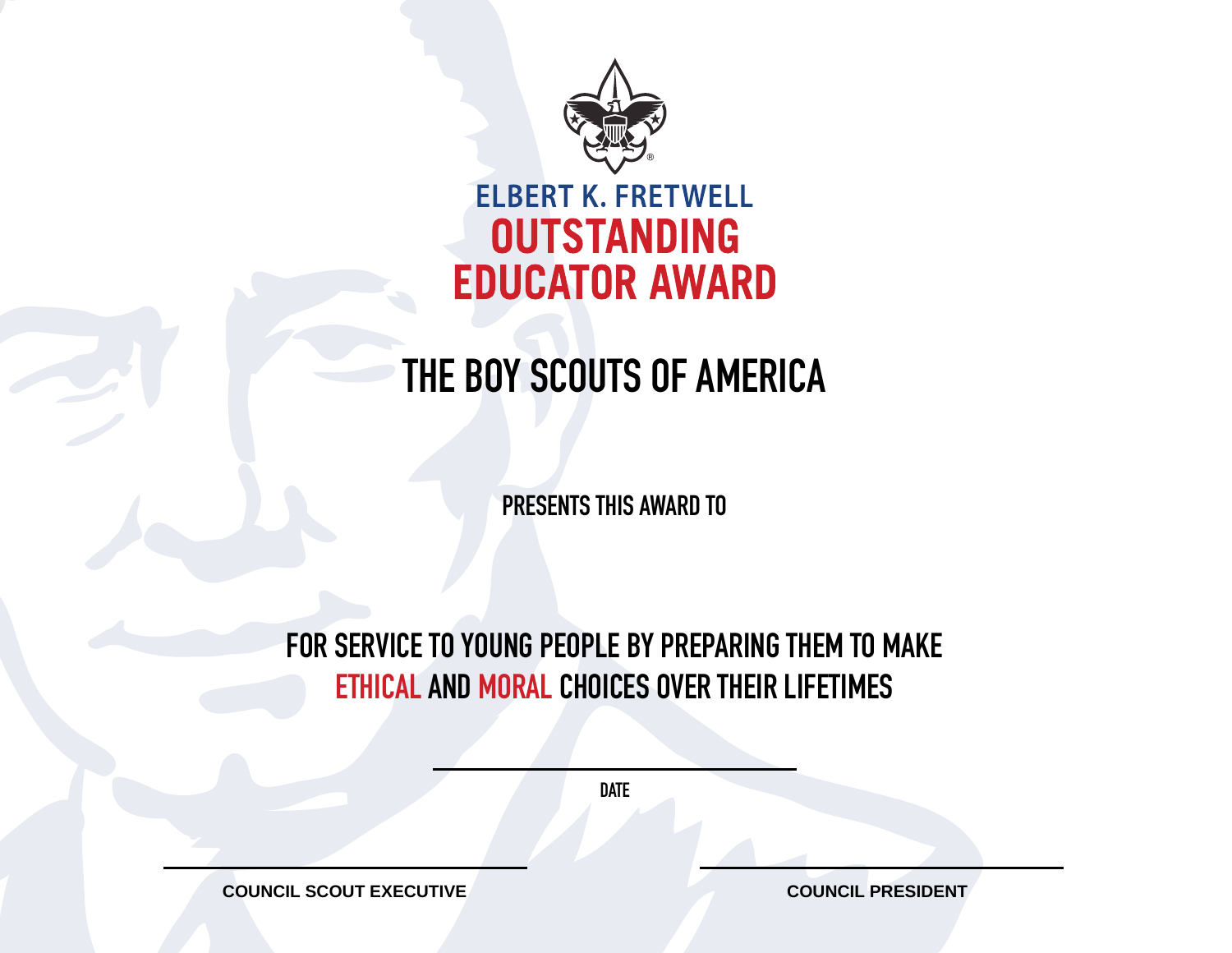# <span id="page-15-0"></span>**ELBERT KIRTLEY FRETWELL**

Professor Elbert Kirtley Fretwell,<br>Ph.D. (1878–1962), was an American<br>academic and early leader in the<br>of youth development through recreat Ph.D. (1878–1962), was an American academic and early leader in the field of youth development through recreation and extracurricular activity. Upon the retirement of Dr. James E. West in 1943, Dr. Fretwell was appointed Chief Scout Executive and served until his retirement in 1948. He was the only Chief Scout Executive appointed to the position who was not previously a professional staff member of the BSA. Upon his retirement from the BSA, Dr. Fretwell was bestowed the title of Chief Scout.

## **CHILDHOOD AND YOUNG ADULTHOOD**

Born in rural Lewis County, Missouri in 1878, E.K. Fretwell grew into a man of varied talents and varied interests. As a boy, he used his time plowing to focus on his reading and recall. With two books in the family home—the Bible and *Pilgrim's Progress*—he would place one of the books at the end of a row. He would plow several more rows, and while the horses were resting, he would review what he had read to work on improving his memory. Eventually he received his undergraduate degree from LaGrange College in LaGrange, Missouri, where he was noted as both a brilliant scholar and the best singer in the college glee club. Upon college graduation, he joined the faculty, teaching English literature and serving also as the Lewis County, Missouri, commissioner of schools.

He continued his education at Brown University, acquiring an MA degree, and continued his affiliation with singing through Brown's glee club. He engaged in further study at the University of Chicago and two additional years spent in Europe, studying both music and English during his travels and during his enrollment at Heidelberg University and the University of Dijon.

*The problem of enabling our pupils to live in a democracy and to make democracy a fit place in which to live is an insistent necessity, a delight, and a test of our ideas, of our technique, and of our faith.*

#### **-E.K. FRETWELL, 1931**

## **AN APPRECIATIVE AUDIENCE**

The first appreciation of his singing talents came from the cows he looked after on his father's farm. Calling the cows in from the pasture one evening with his standard call of S-W-E-E-E-E-E-K!!! (moving across two octaves from a low C to a high C) impressed a local musician, who encouraged him to further develop his talents.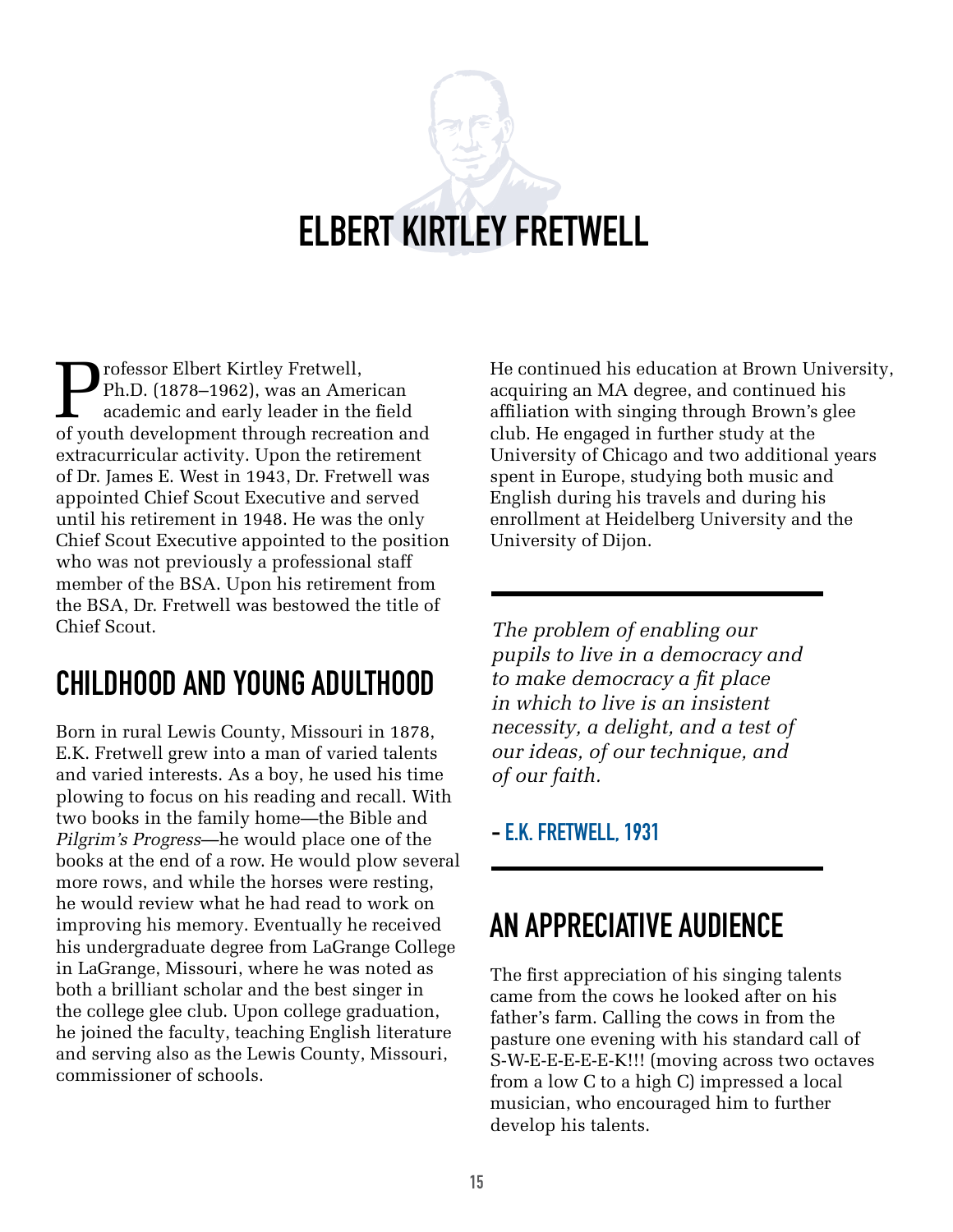## **FAMILY LIFE**

In 1919, he married Jean Hossford, a faculty member at the Teachers College at Columbia University. Mrs. Fretwell published three children's books and served as the director of camping for the Girl Scouts of the Greater New York area. They had two sons, E.K. Fretwell Jr. and James H. "Stretch" Fretwell. E.K. was an accomplished college administrator serving as chancellor at two major state institutions. James was an engineer at Los Alamos National Laboratory and an active Exploring Advisor.

## **CAREER IN MUSIC**

Upon his return to the United States, the elder Fretwell served as a faculty member at Brooklyn Polytechnic Institute, teaching English. Still unwilling to commit to a single career, he combined two into one and was a featured professional tenor singer in New York. A profile of Dr. Fretwell in the *New York World* described a typical day in his life during this era as lasting more than 20 hours, starting with teaching multiple sections of English before noon, crossing the Brooklyn Bridge to report to work at the Hippodrome for practice, rehearsals, and performances through the late evening hours. Upon arriving home after midnight, he resumed grading and lesson preparations, retiring at 2:30 a.m. Each Sunday, supposedly his day of rest, was not complete without singing in the choir of the Classon Avenue Presbyterian Church for both morning and evening services.

## **ACADEMIC CAREER**

While singing was a passion, he recognized that he ultimately did not care for it as a career. He enrolled as a graduate student at Columbia University and earned a Ph.D. in secondary education in 1917. Upon graduation, he joined the faculty serving as a faculty member from 1918 until 1943. He received appointments as an associate professor of Scouting and recreational leadership and later, professor of education at the Teachers College, Columbia University.

In 1918 Dr. Fretwell was appointed by the surgeon general of the United States together with the American Red Cross to supervise recreation work in United States Army "reconstruction hospitals."

His interest in Scouting drew from his professional interest in extracurricular education. To this end, Dr. Fretwell had extensive and long-lasting volunteer service with the BSA's National Council, beginning as early as 1915. He served as a member of BSA's Department of Education—the forerunner of our current Education Relationships Subcommittee. He had an early appreciation both for the educative power of Scouting—but also the importance of preparing volunteers and professionals to understand and to deliver the program. His professional career and his volunteer service to Scouting in many ways were not distinct from each other—he appreciated the union of formal and informal education in helping young people to grow into effective citizens. Dr. Fretwell lectured widely on Scouting throughout the nation and additionally provided academic preparation for both volunteer and professional Scouters. By the early 1920s, he was teaching courses for academic credit at Columbia University, covering topics such as Scouting and Scoutcraft, recreation education, and a course designed for Scout executives. Dr. Fretwell also served to explore and support Scouting from an academic perspective. His contributions to this area were noted in the highly regarded *Teacher's College Record* as early as 1922.

His book *Extracurricular Activities in Secondary Schools* (1931) allowed him to explore his interest in considerable detail, documenting how experiences in the extracurricular realm were important for preparing young adults for participation in a democratic nation. While his book was not exclusively about Scouting, Scouting's values and its impact on education were integral parts of the book.